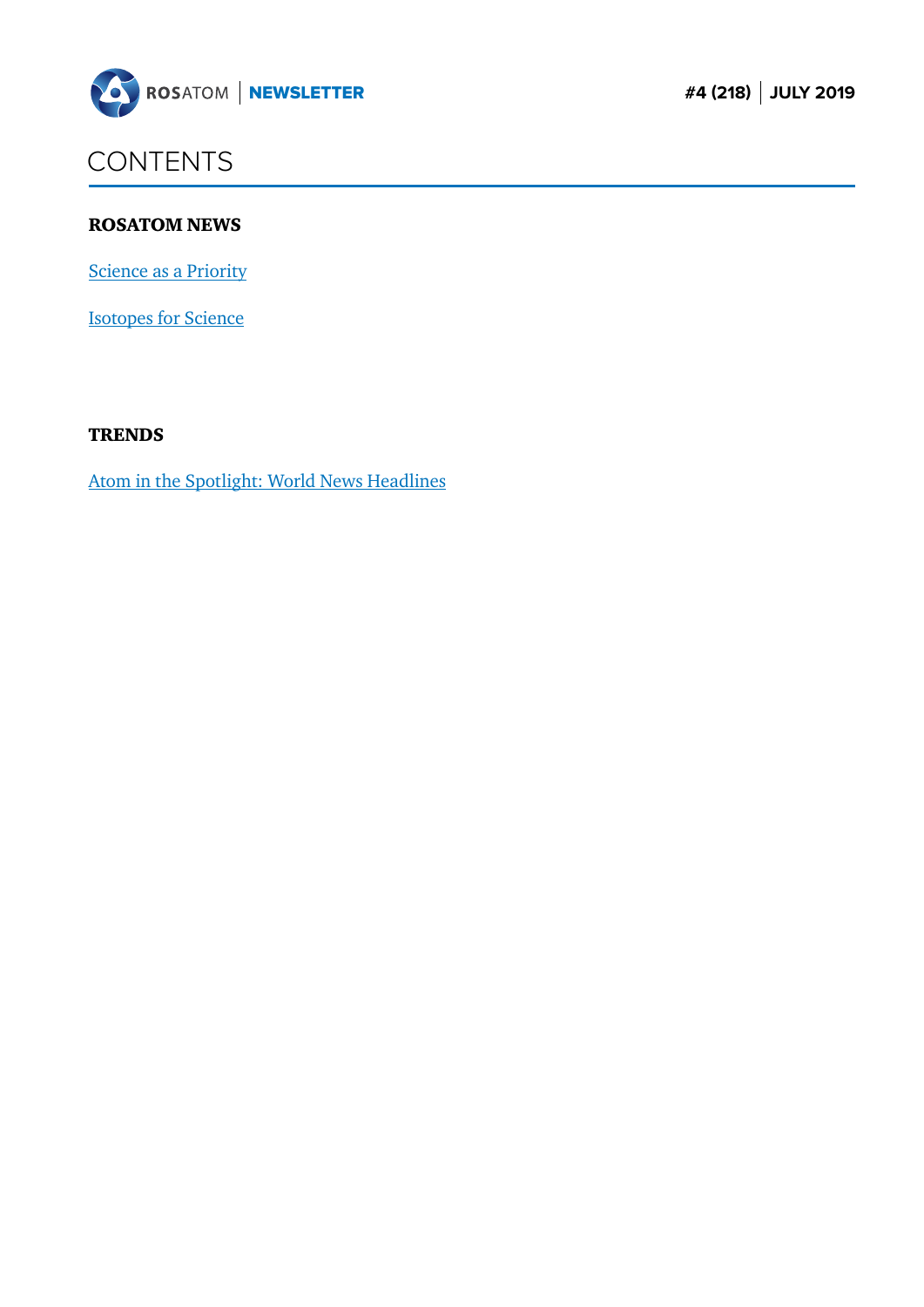<span id="page-1-0"></span>

### ROSATOM NEWS [Back to contents](#page-0-0)



# **Science as a Priority**

**Every year Rosatom increases its investment in research and development (R&D). In 2018, Russian nuclear corporation's R&D investment reached \$278 million.**

The last year's performance and research trends were discussed at a scientific conference held in May. Event was attended by Rosatom's senior management, public authorities, scholars and businessmen.

Rosatom's strategy focuses on nine priority lines of research ranging from nuclear medicine to small modular reactors designs. Apart from applied studies, the company also pursues unbeaten tracks that often lead to the most rewarding discoveries and break new ground for creating fascinating technologies. The company included 131

pilot projects (out of 900 applications) into a consolidated R&D plan for 2019 following the last year's call for proposals. Rosatom will fund these projects with its own resources.

The company's target for R&D investments is set at 4.5% of its revenue, which is a benchmark for global innovative corporations.

The goal of the academic conference was to improve communications between R&D and business divisions of Rosatom in order

#### **Facts & Figures**

#### **ROSATOM'S R&D INVESTMENTS**

2017: RUB 15.8 billion (USD 245 million) 2018: RUB 18 billion (USD 278.5 million)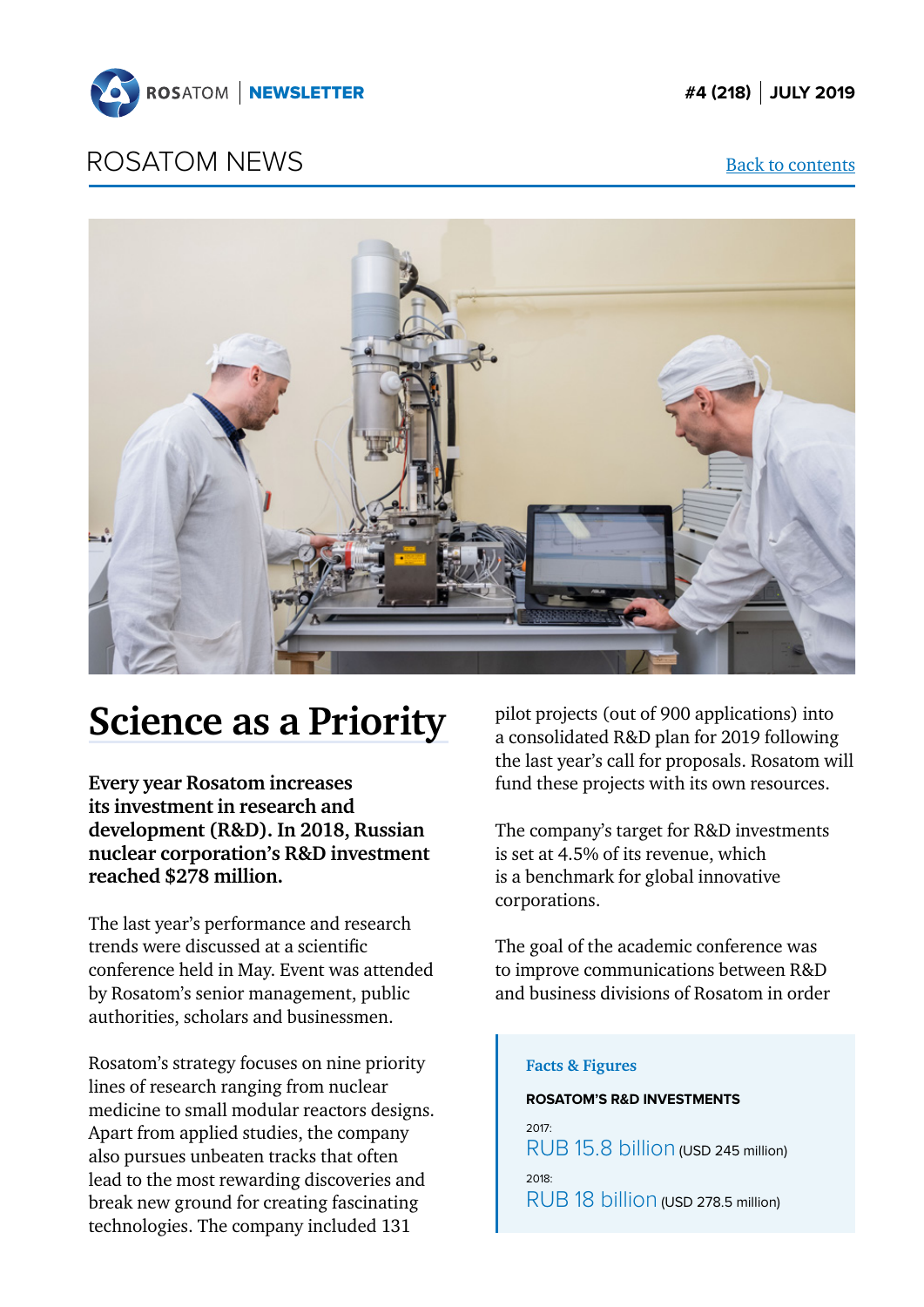

### ROSATOM NEWS

to convert inventions into an in-demand end product as smoothly as possible.

**"Our task is to create a system that will ensure a perfect coordination and unity between science and business to achieve our common goal which is commercialization of new knowledge. Business and science are mutually responsible for the progress that we need so desperately and that is expected from us,"** Yuri Olenin, Rosatom's Deputy CEO for Innovation Management, said in his opening speech. Speaking about pilot projects, he noted that most of them had already been launched.

Each conference session was dedicated to one of Rosatom's priority lines of research. The panel discussion about the Breakthrough ("Proryv") Project was focused on the interim progress achieved on the fast reactors and back end of the nuclear fuel cycle. Vadim Lemekhov, Chief Designer of the Breakthrough Project, reported that the regulatory authorities had approved project design documents for BREST OD-300 nuclear power unit and the project was going through the licensing process.

VNIINM (Rosatom's main science institute on nuclear fuel) Deputy CEO Mikhail Skupov



outlined key advantages of the MUPN fuel (mixed uranium plutonium nitride fuel for fast breeder reactors – RN) over oxide and metallic fuels, and noted that 11 experimental MUPN fuel assemblies had passed reactor tests at Beloyarsk NPP. He also added that Rosatom was ready to present its comprehensive offer for the construction and testing of MUPN fuel, post-irradiation studies and repeated use of re-fabricated products. As announced on the VVER-related conference session, Rosatom's strategic goals also included updating VVER-TOI (VVER-1300) design and development of VVER units with spectral regulation (VVER-S) and ultra supercritical reactors (VVER-SKD).

Development of laser technologies is another research priority for Rosatom. Sergey Garanin, a member of the Russian Academy of Sciences and Director of the Institute of Laser Physics (part of the Russian Research Institute of Experimental Physics), reported on the use of Russian laser technologies in various areas, including medical and industrial applications.

Small nuclear power plants were also in the limelight. **"Our market analysis shows that the world will expand its power capacity of that kind to 20–23 GW by 2040, so we expect our market share to reach at least 20%,"** Anton Moskvin, Vice President for Business Development of Rusatom Overseas (a Rosatom Group company) said.

He also outlined benefits of small reactors, such as simple design, improved safety and reliability, transportability, low risk of emergencies, and others. According to him, Rosatom's competitive advantages in this field are extensive expertise in construction of large capacity nuclear power plants, existing reference reactors for the nuclear icebreaker and submarine fleet, knowledge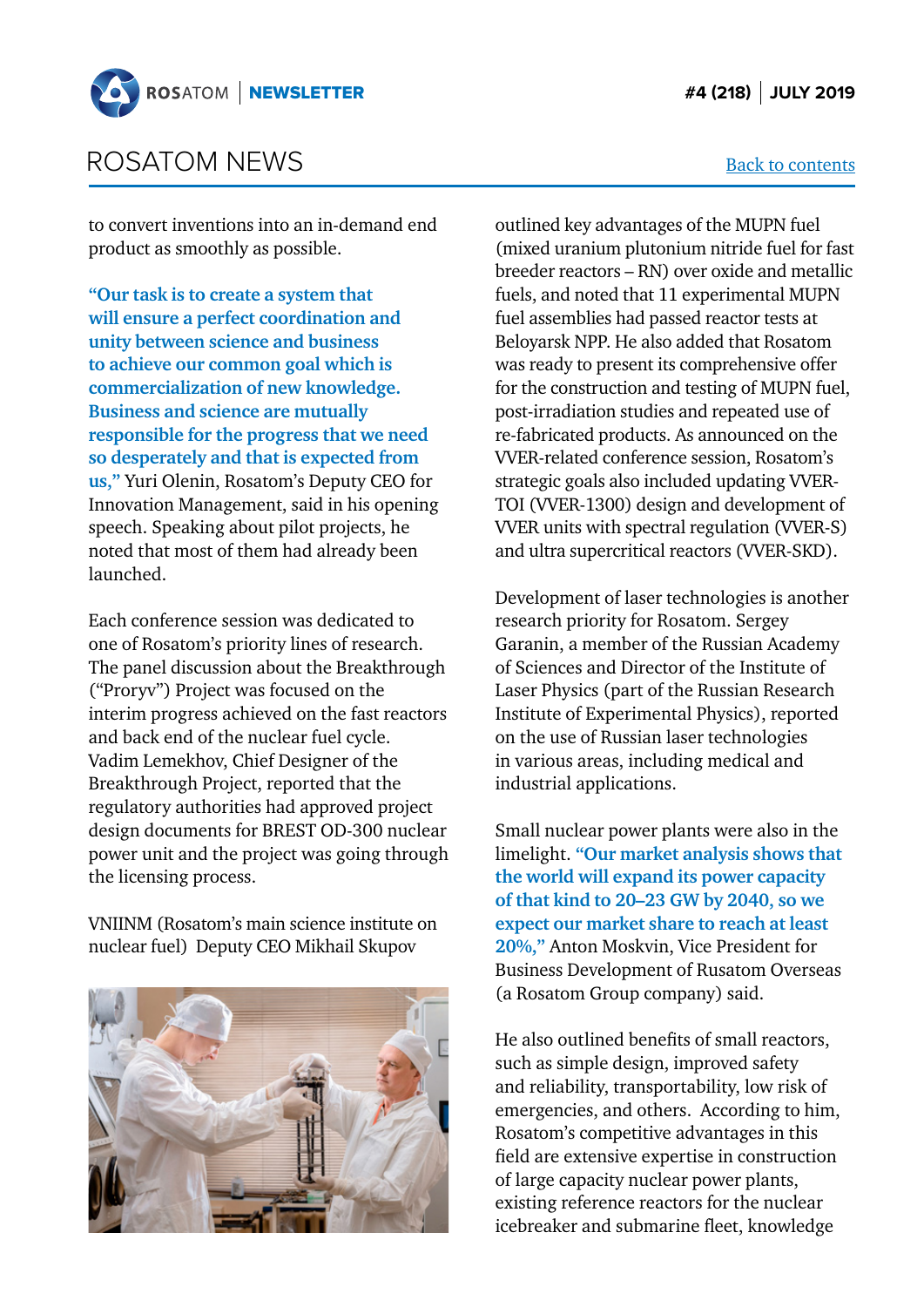<span id="page-3-0"></span>

### ROSATOM NEWS [Back to contents](#page-0-0)

of construction and design of small nuclear power plants with a total capacity of up to 100 MW, and extensive R&D and production facilities. By now, Rosatom has completed a concept design of a two-unit plant with RITM-200 small reactors.

Conference participants touched upon nuclear medicine and Rosatom's goals in this area. As reported by Rustam Rakhmatulin, General Director of Rosatom's Izotop, the global market of radiopharmaceuticals is estimated at USD 6 billion and expected to grow at 8–12% per annum. Nuclear medicine is most widely used in diagnosis and treatment of cancer (USD 3.58 billion or 60% of the market) making it a strategic area for Rosatom.

Rusatom Healthcare's CEO Alexander Shibanov added that Rosatom had almost 70 years' expertise in manufacturing of high-end medical products. For example, the company holds 20% of the global cobalt-60 fabrication market and its range of products and services encompasses production of generators, radiopharmaceuticals, medical equipment and tools (accelerators, brachytherapeutical agents, cyclotron radiochemical facilities, monitoring equipment) and construction of health care facilities.

The conference participants were unanimous about the importance of creating new materials and technologies. Rusatom Additive Technologies' CEO Alexei Dub noted in his speech that Rosatom strived for excellence and technological advancement in many areas, including optimization of the existing reactors and fuel types, handling of cryogenic equipment, carbon and composite materials, and additive technologies. He added that innovations in the latter two areas would provide for new solutions designed

to reduce product weight by 60%, reach a threefold decline of time expenditures and reduce production costs by 75%.

The conference participants also discussed advantages of spent nuclear fuel management and multi-recycling strategies, the future role of hydrogen energy and Rosatom's progress in thermonuclear and plasma research.  $\bullet$ 



# **Isotopes for Science**

**Along with its own initiatives in nuclear research, Rosatom is an active participant in global research projects. For example, Rosatom is a major supplier of isotopes to international collaborations.**

#### LEGEND

Neutrino physics is receiving an increasing attention. It is supposed to solve the baryon asymmetry problem, particularly why the observable universe is dominated by matter although, according to the Standard Model,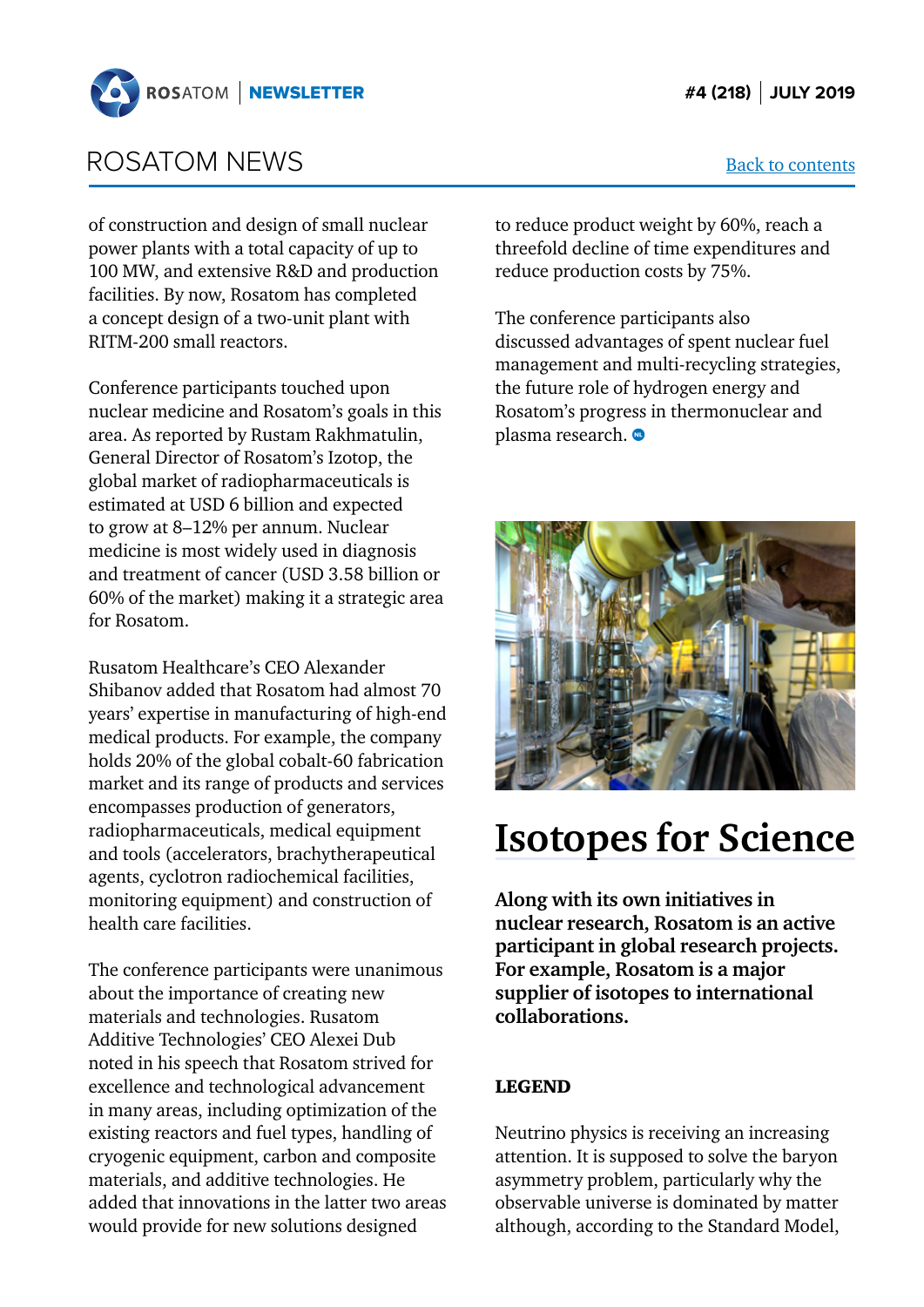

### ROSATOM NEWS

antimatter particles share the same mass as their matter counterparts.

Neutrino is expected to be identical to its antiparticle, and therefore it could be the source of baryon number violation. This theory provides for neutrinoless double beta decay, a type of radioactive process in which two neutrons transform into two protons and two electrons only, i.e. without a neutrino. The LEGEND Collaboration aims to register this process. It was established as a follow-up to the European GERDA and North American MAJORANA collaborations. A range of research institutions focused on the same experiment also support the joint team – currently the collaboration unites 50 international institutions, including 30 Russian teams. The collaboration offers a clear advantage of combining scientific and financial resources.



A laboratory in Gran Sasso, Italy, is experimenting with detectors made of highly pure germanium, which is enriched with germanium-76 isotope.

Both GERDA and MAJORANA used detectors made of germanium-76 produced at the Electrochemical Plant (ECP, a Rosatom subsidiary). ECP will supply isotopes for the

new experiment but in a larger quantity. In late April, Rosatom's Izotop made a large shipment of around 20 kg of germanium-76. The collaboration aims to buy nearly 1,000 kg of isotopes soon.

LEGEND imposes very strict requirements on isotope storage and transportation. Rosatom designed a special underground interim storage facility to protect germanium-76 isotopes from cosmic radiation. Additionally, ECP created a transportation cask to maintain the same storage conditions during transportation.

#### AMoRE and CUPID

The Electrochemical Plant also manufactures isotopes for AMoRE, another large project focused on properties of neutrinos. The international collaboration brings together more than 100 scientists from 16 research institutions in Russia, China, Germany, South Korea, Pakistan, Thailand and Ukraine. Researchers are trying to detect neutrinoless double beta decay of another isotope, molybdenum-100. The experiment set up in an underground laboratory in Yangyang (South Korea) requires tens of kilograms of molybdenum-100.

In 2015, Rosatom's Izotop signed a contract for the supply of molybdenum-100 for the AMoRE project to South Korea by 2021, with 80 kg out of 120 kg under the contract already received.

Izotop has recently started negotiating a contract for 300 kg of molybdenum-100 from Italy's new collaboration CUPID. The collaboration designs a neutrinoless double beta decay experiment in an underground laboratory in Modane, France.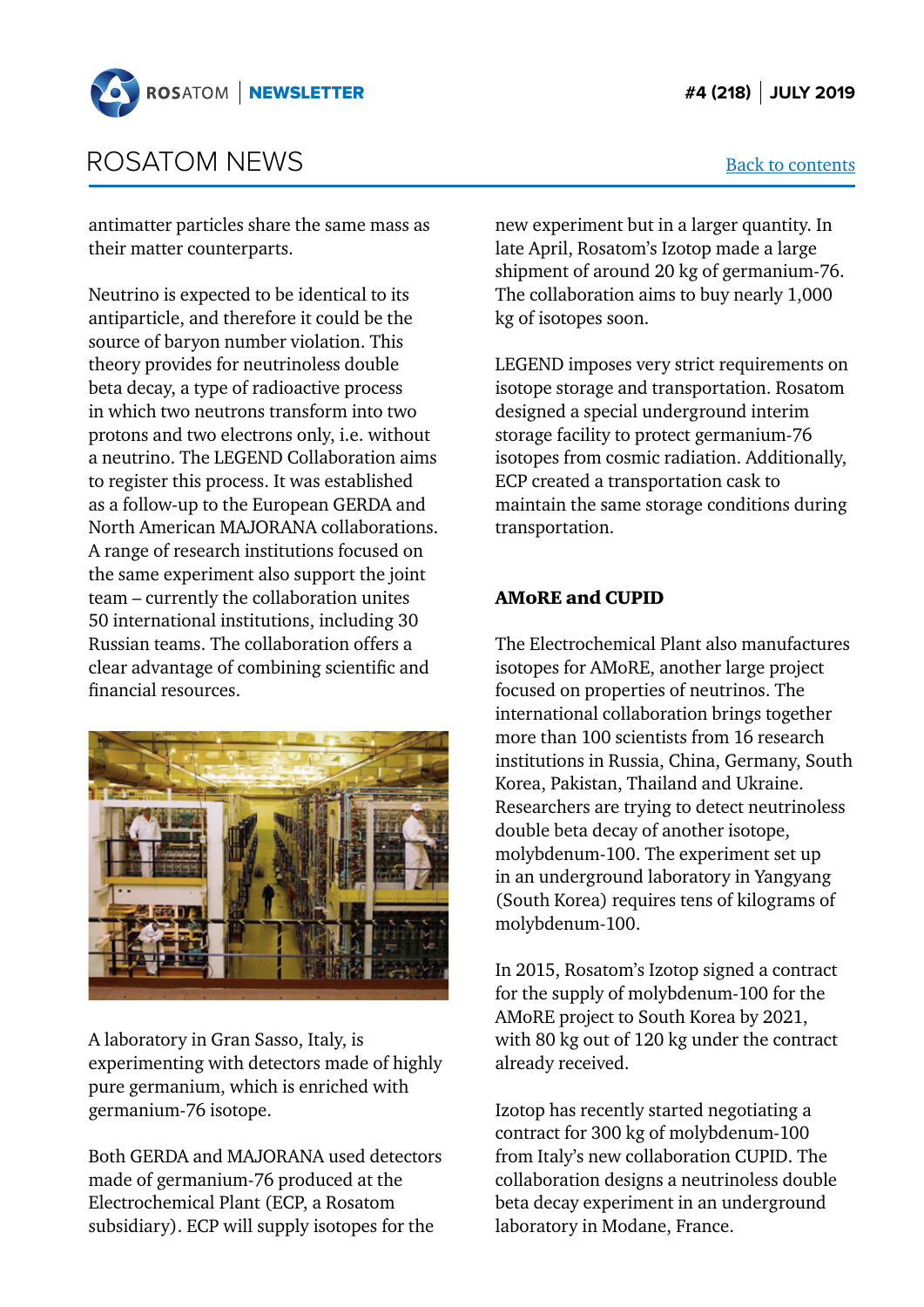

### ROSATOM NEWS

Other projects looking for neutrinoless double beta decay are being set up in the world, with other isotopes (xenon-136, selenium-82 and tellurium-130) involved. Since the Electrochemical Plant manufactures these isotopes too, talks to supply them are underway.

#### XMASS and WARP

Another intriguing area of physics is dark matter which, according to some scientists, accounts for a quarter of the Universe. Dark matter has not yet been observed directly despite numerous attempts, including experiments in the Large Hadron Collider and the Large Underground Xenon (LUX) experiment at the Stanford Underground Research Facility, PandaX in China, XENON100 in Italy, and experiments in the IceCube Neutrino Observatory at the South Pole. Since dark matter has not yet been detected, some researchers think we must radically revise the current model of the Universe.

Nevertheless astronomical observations of the last decades provide clear evidence that, apart from the Universe we can observe, there is also a hidden part. That is illustrated by the gravitational effects. Scientists assume that most of dark matter consists of particles with a mass of tens of giga-electronvolts, and these particles weakly interact with ordinary matter. These particles are called weakly interacting massive particles or WIMPs, and

Izotop takes on the role of a critical link between isotope manufacturers (Rosatom's companies) and consumers within and outside Russia. Izotop supplies its products to more than 100 companies from 30 countries and more than 600 companies in Russia. The company provides a comprehensive range of professional services related to isotope sales, irradiation devices and medical equipment.

The Electrochemical Plant is a global Top-5 producer of isotopes by gas centrifugation.

The plant offers end-to-end production services – from uranium extraction and centrifugation up to production of isotope gases for commercial purposes.

The Electrochemical Plant produces 107 isotopes of 21 chemical elements and has an expertise in production of radioisotopes with a high specific activity. Its output is reaching hundreds of kilograms per year. The Electrochemical Plant supplies its products to the USA, Canada, Europe, Korea, Taiwan, China, Japan, India, Australia, Jordan, Saudi Arabia, Uzbekistan and other countries.

researchers are trying to trace them by their interactions.

Rosatom supplies isotopes required for the dark matter detection experiments such as

XMASS in the Kamioka underground observatory in Japan and WARP in the Gran Sasso Laboratory in Italy.  $\bullet$ 

#### [To the beginning of the section](#page-1-0)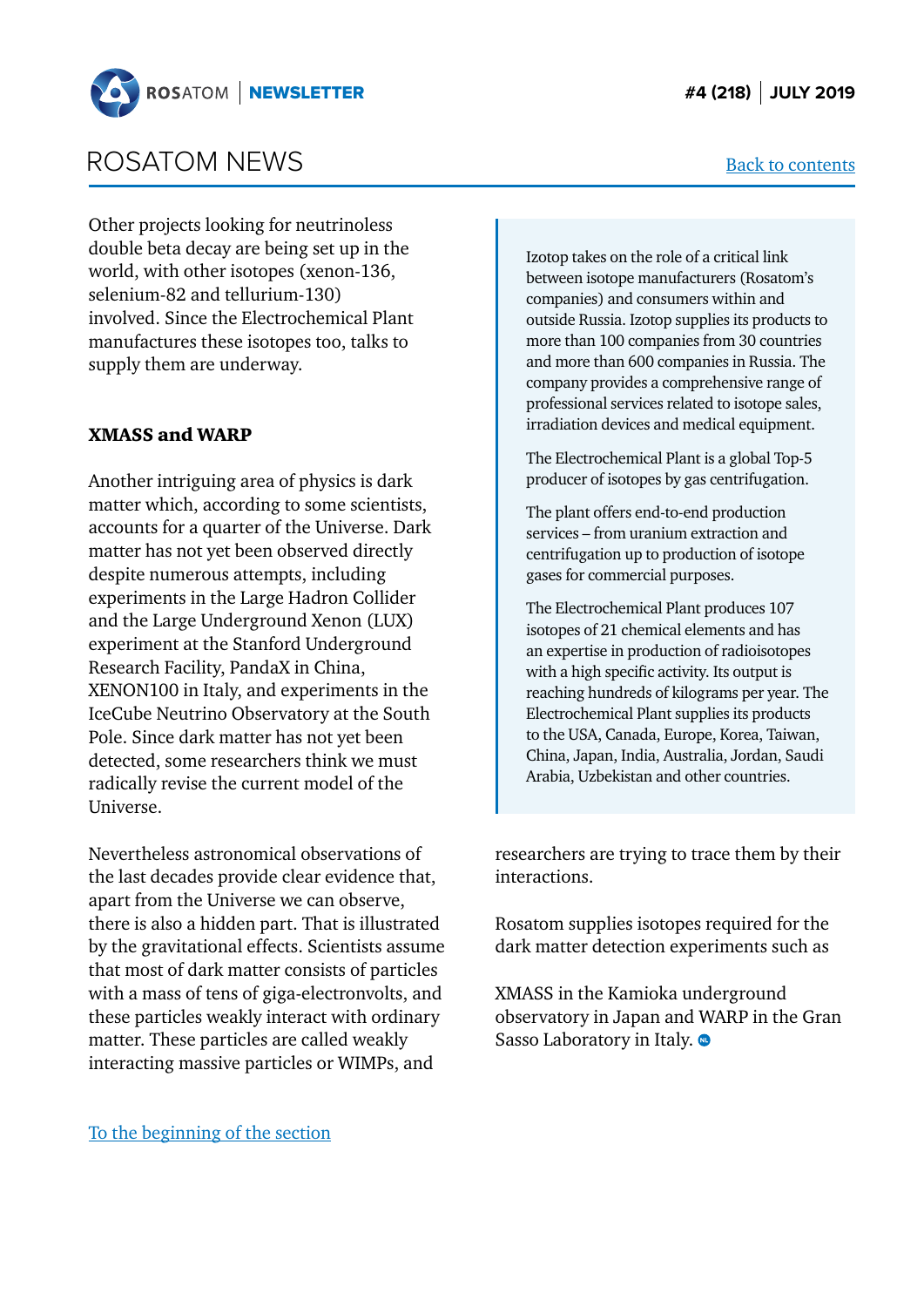<span id="page-6-0"></span>

### **TRENDS** [Back to contents](#page-0-0)



# **Atom in the Spotlight: World News Headlines**

**Nuclear is discussed in leading global media on the back of growing public interest to the environmental issues increasingly more often. Here is our review of nuclear reports published in major foreign news outlets.**

### UK Generates Electricity from Americium

As reported by World Nuclear News (WNN), the UK's National Nuclear Laboratory (NNL) and University of Leicester converted the heat generated from americium into electricity.

The scientists lit up a small light bulb within a specially shielded area of NNL's laboratory in Cumbria, England, using heat from a small amount of americium. This tiny light is an important step towards the use of americium in radioisotope generators, which will open the way for deep space missions.

Radioisotope thermoelectric generators (RITEGs) are power batteries for space probes. Such generators use the heat produced by radioactive fuel pellets to power spacecraft on deep space missions or struggling against challenging environments on planet surfaces where other power sources such as solar panels stop functioning. With such sources of power, space probes will be able to send data and images back to the Earth for many decades.

Some existing probes use an isotope of plutonium instead, but that is in increasingly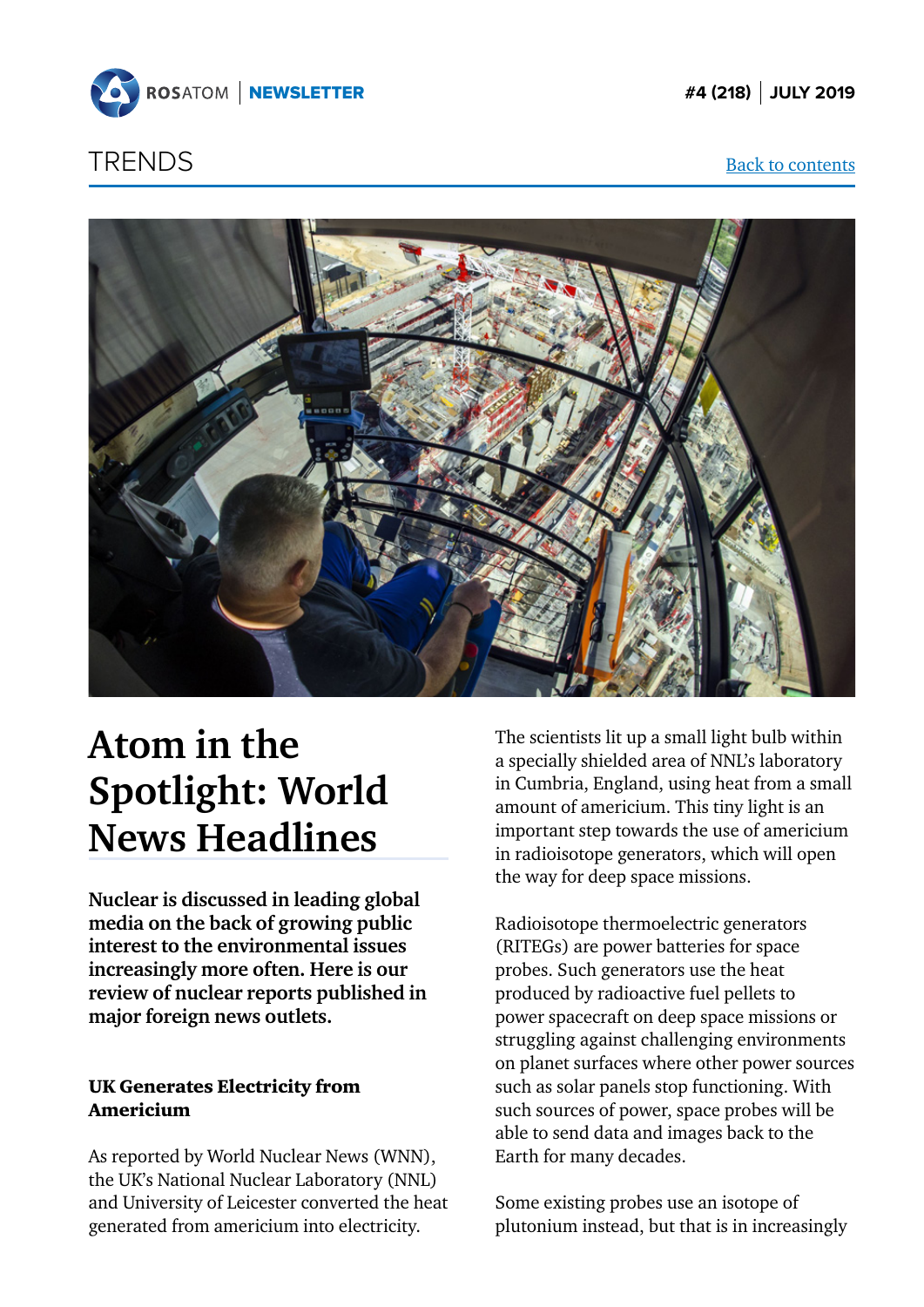

### TRENDS

short supply. Americium is a synthetic chemical element which does not occur naturally but is a by-product of plutonium decay. Plutonium in its turn is produced in nuclear reactors and then placed into storage with other radioactive wastes. **"It is great to think that americium can be used in this way, recycling something that is a waste from one industry into a significant asset in another,"** Tim Tinsley from the National Nuclear Laboratory (NNL) told David Nield from ScienceAlert in his interview.

**"The americium in plutonium is potentially a problem for re-using the plutonium as new fuel. In extracting the americium from aged plutonium stocks, we end up with both the separated americium and also 'cleaner' plutonium – for potential re-use in the fuel cycle. So it's a win-win,"** NNL's researcher Adrian Bull said.

Space agencies hope to eventually make progress with high density energy sources on a series of tasks that seemed impossible a while back. **"This successful collaboration between the nuclear and space sectors has created a brand-new capability for Europe, and opens the door to a future of ambitious and exciting exploration of our solar system,"** ESA Program Lead Keith Stephenson said.



Rosatom's Russian Research Institute of Experimental Physics also conducts experiments in this field. Russian-designed RITEGs and high-energy generators use strontium-90 and plutonium-238 as radioactive isotope fuel, respectively. Last November, Rosatom supplied a set of radioisotope heater units to China for its moon exploration mission.

#### New Investment in Fusion

Many experts believe nuclear fusion to be an ultimate solution to the energy problem. Fusion reactors simulate reactions inside the Sun where light nuclei merging to form heavier ones releasing huge amounts of energy. On the Sun, the process is triggered by gravity. On the Earth, scientists are trying to recreate the fusion conditions with temperatures of approximately 150 million degrees. Holding plasma, which is required to fuse nuclei, is still a challenge.

Scientists have struggled since the 1930s to develop a power generation process of the future and produce spacecraft fuel using fusion.

Construction of the International Thermonuclear Experimental Reactor (ITER) began in 2010 in France. Initial estimates of its cost and completion time were changing constantly, varying from EUR 5 billion and 2016 to EUR 5 billion and 2025. It is possible that delays and political debates between the project's stakeholders will move the first trial to a later date. Not everyone agrees to wait that long.

Thermonuclear fusion attracts entrepreneurs and investors ready to finance longterm projects. **"They [science-minded**